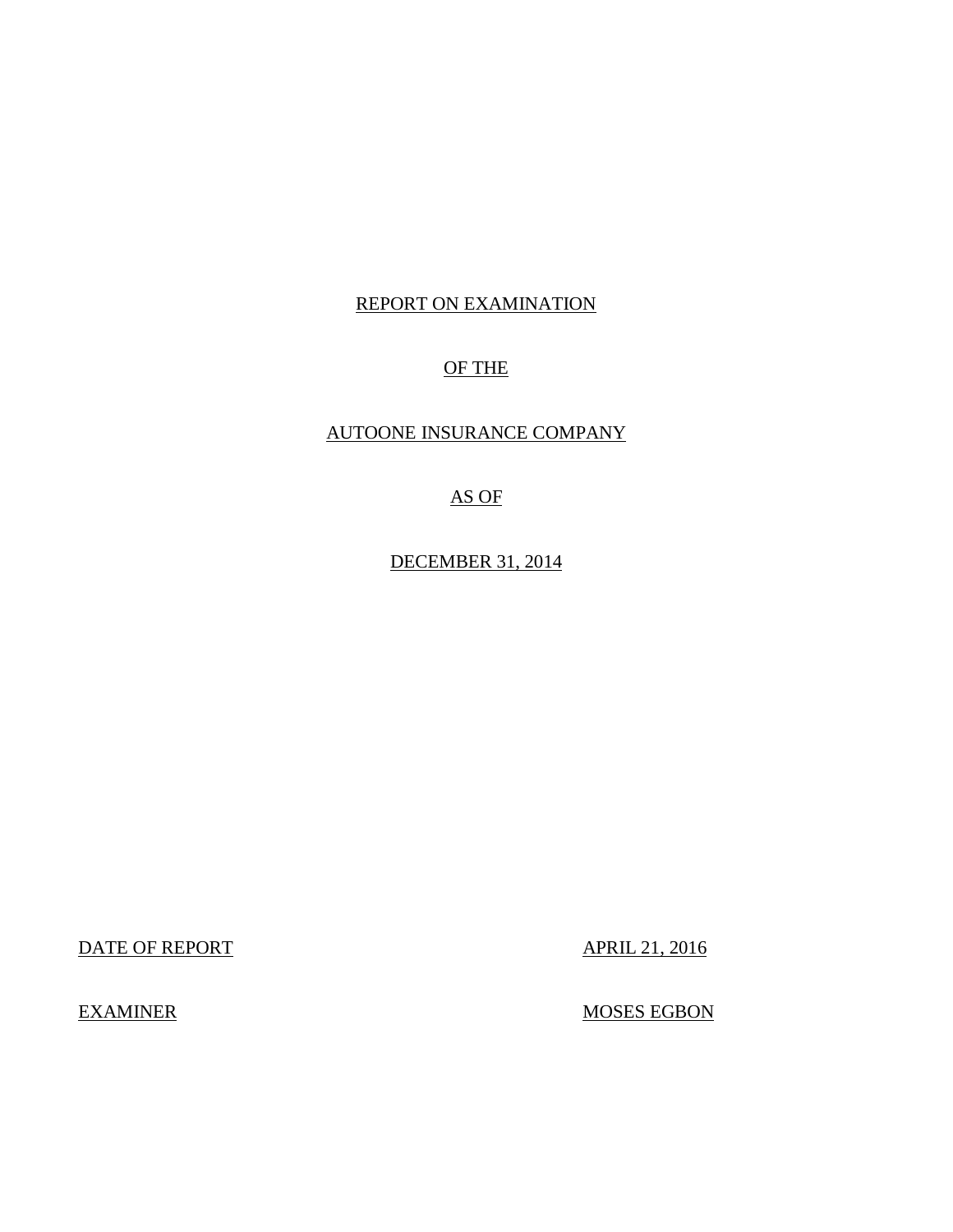## TABLE OF CONTENTS

## ITEM NO. PAGE NO.

| 1  | Scope of Examination                                                                                                                                             | 2                                 |
|----|------------------------------------------------------------------------------------------------------------------------------------------------------------------|-----------------------------------|
| 2. | <b>Description of Company</b>                                                                                                                                    | 3                                 |
|    | A. Management<br>B. Territory and plan of operation<br>C. Reinsurance<br>D. Holding company system<br>E. Significant operating ratios<br>F. Accounts and records | 4<br>5<br>$\tau$<br>9<br>11<br>12 |
| 3. | <b>Financial Statements</b>                                                                                                                                      | 13                                |
|    | A. Balance sheet<br>B. Statement of income<br>C. Capital and surplus account                                                                                     | 13<br>15<br>16                    |
| 4. | Losses and loss adjustment expenses                                                                                                                              | 17                                |
| 5. | Subsequent events                                                                                                                                                | 17                                |
| 6. | Compliance with prior report on examination                                                                                                                      | 18                                |
| 7. | Summary of comments and recommendations                                                                                                                          | 19                                |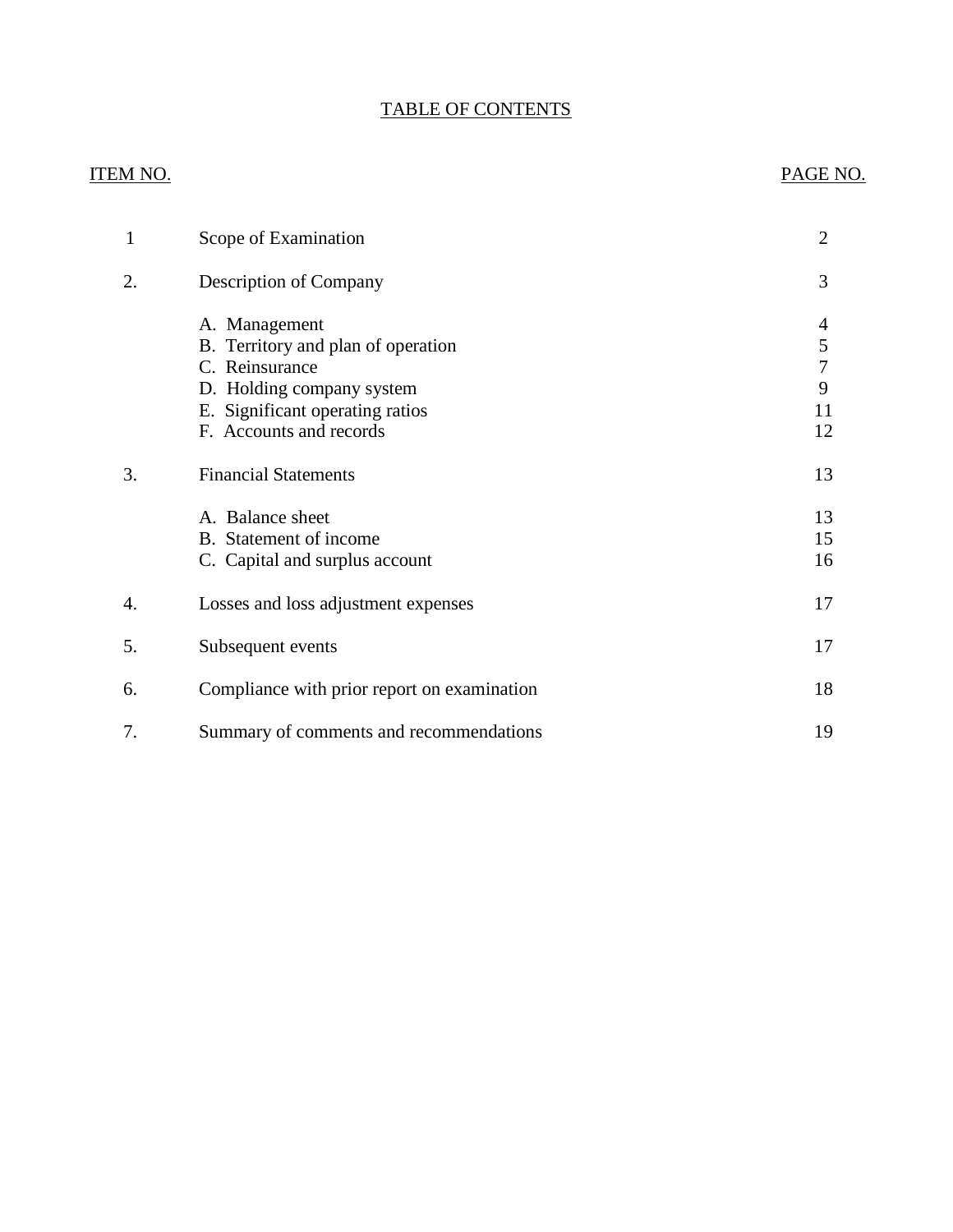

## NEW YORK STATE *DEPARTMENTof ~~\_,.,..r----,0' --..* FINANCIAL SERVICES

 Andrew M. Cuomo Maria T. Vullo Governor Superintendent and Superintendent and Superintendent and Superintendent and Superintendent and Superintendent

April 21, 2016

 Honorable Maria T. Vullo New York State Department of Financial Services Albany, New York 12257 Superintendent

Madam:

 Pursuant to the requirements of the New York Insurance Law, and in compliance with the instructions contained in Appointment Number 31254 dated November 14, 2014, attached hereto, I have made an examination into the condition and affairs of AutoOne Insurance Company as of December 31, 2014, and submit the following report thereon.

 Wherever the designation "the Company" appears herein without qualification, it should be understood to indicate AutoOne Insurance Company.

 Wherever the term "Department" appears herein without qualification, it should be understood to mean the New York State Department of Financial Services.

 The examination was conducted at the Company's home office located at 155 Mineola Boulevard, Mineola New York 11510.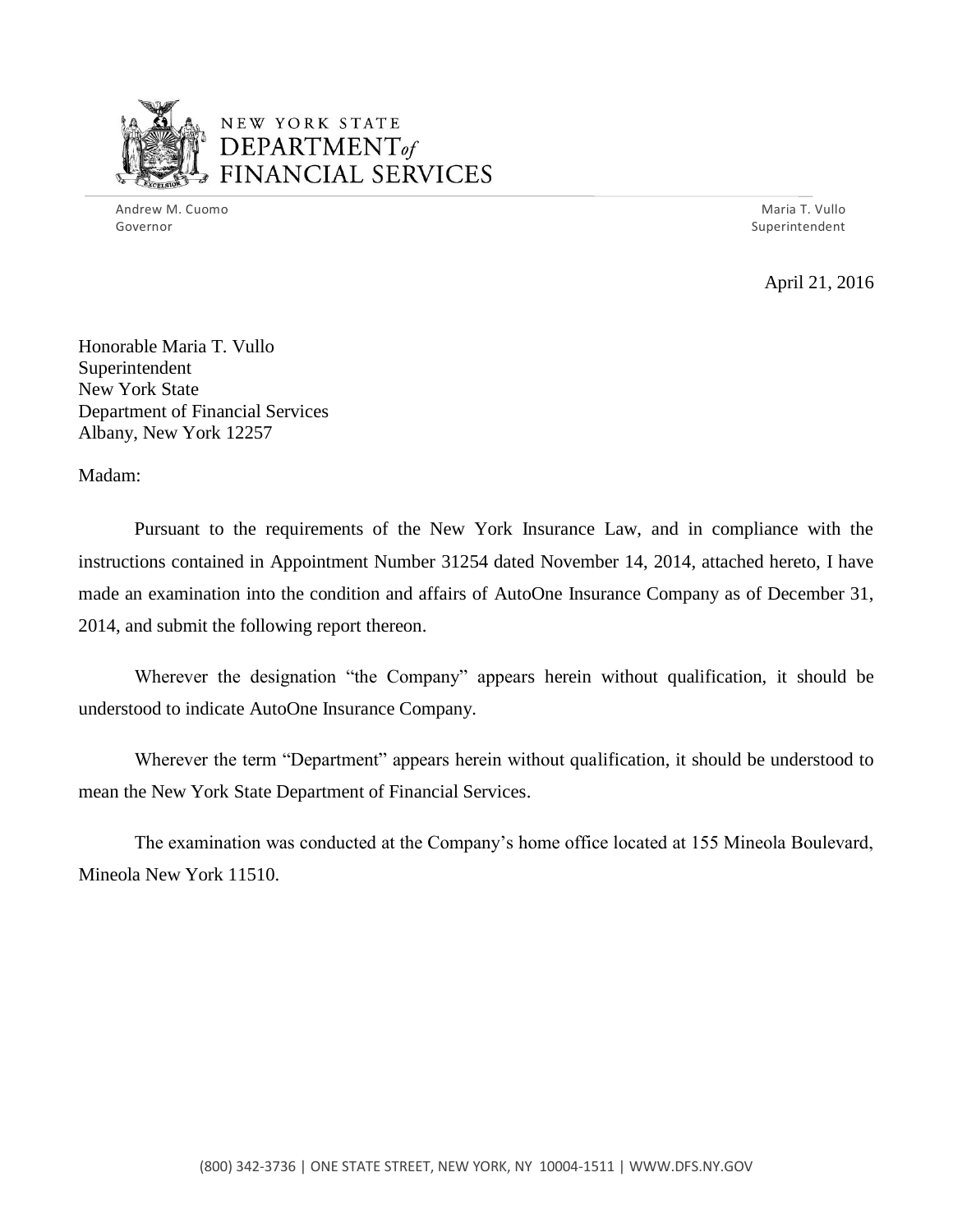#### <span id="page-3-0"></span>**1. SCOPE OF EXAMINATION**

 The Department has performed an individual examination of the Company*,* a multi-state insurer. This examination covered the three-year period from January 1, 2012 through December 31, 2014. The Company was in a period of transition until February 22, 2012, at which time it was acquired by a new owner. Transactions occurring subsequent to this period were reviewed where deemed appropriate by the examiner.

 Commissioners ("NAIC") Financial Condition Examiners Handbook ("Handbook"), which requires that we plan and perform the examination to evaluate the financial condition and identify prospective risks of the Company by obtaining information about the Company including corporate governance, identifying and assessing inherent risks within the Company and evaluating system controls and procedures used to mitigate those risks. This examination also includes assessing the principles used and significant estimates made by management, as well as evaluating the overall financial statement presentation, management's compliance with Statutory Accounting Principles and annual statement instructions when applicable to domestic state regulations. This examination was conducted in accordance with the National Association of Insurance

 with the risk-focused examination process. This examination also included a review and evaluation of the Company's own control environment assessment. The examiners also relied upon audit work performed by the Company's independent public accountants when appropriate. All financially significant accounts and activities of the Company were considered in accordance

 This examination report includes a summary of significant findings for the following items as called for in the Handbook:

> Significant subsequent events Management and control Fidelity bonds and other insurance Pensions, stock ownership and insurance plans Territory and plan of operation Growth of Company Accounts and records Company history Corporate records Loss experience Reinsurance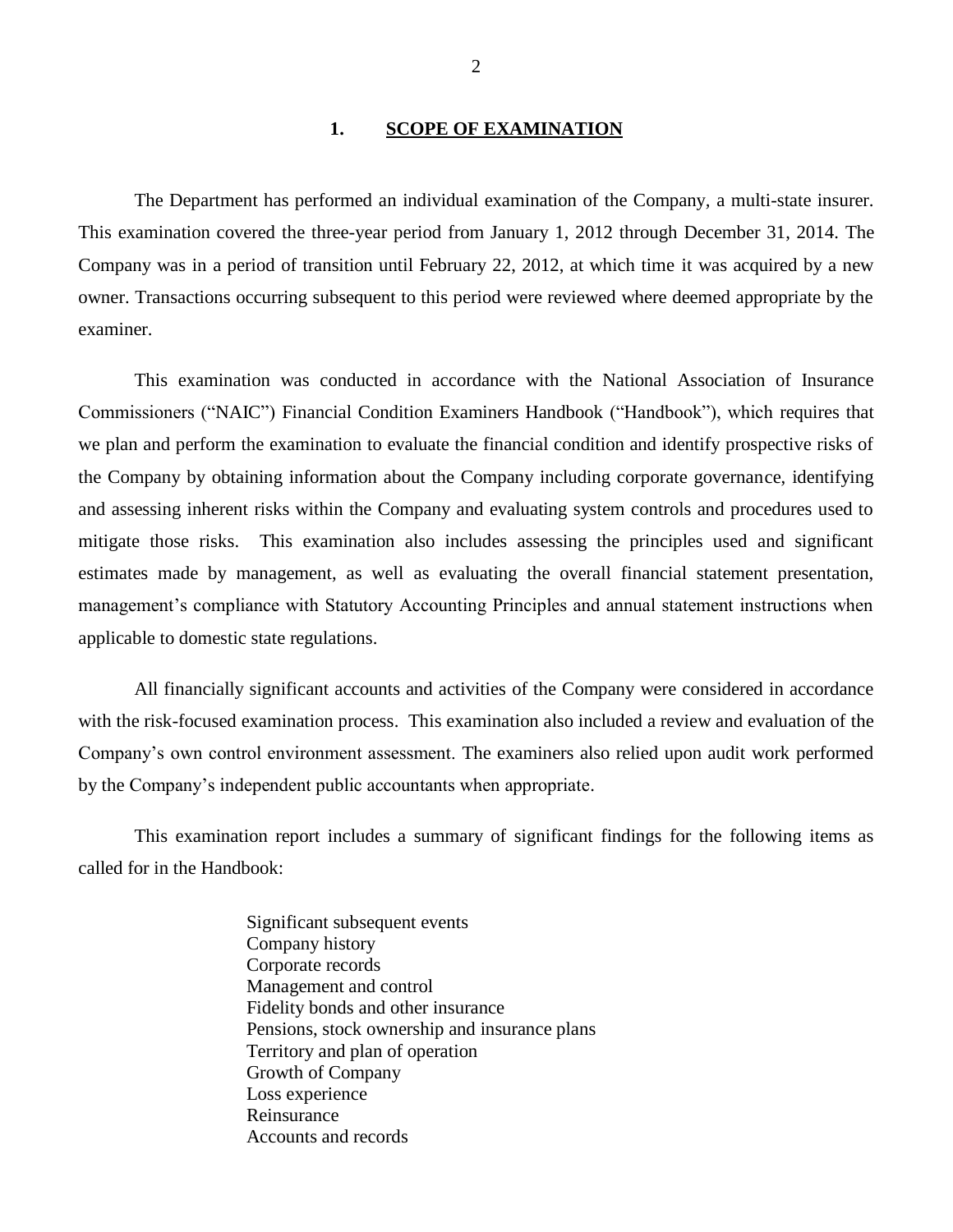Summary of recommendations Statutory deposits Financial statements

 comments and recommendations contained in the prior report on examination. A review was also made to ascertain what action was taken by the Company with regard to

 This report on examination is confined to financial statements and comments on those matters that involve departures from laws, regulations or rules, or that are deemed to require explanation or description.

#### <span id="page-4-0"></span>**2. DESCRIPTION OF COMPANY**

 Following the Department's approval on February 6, 2012, pursuant to Section 1506 of the New York Insurance Law, the Company and AutoOne Select Insurance Company (later renamed Maidstone Insurance Company) were acquired on February 22, 2012, from OneBeacon Insurance Company by Interboro Holdings, Inc, a Delaware corporation, which was set up mainly as an acquisition vehicle. Interboro Holdings, Inc. is ultimately controlled by KOGI Investments LLC and Northwood Ventures LLC. LLC.<br>Prior to the acquisition of the Company, on February10, 2012, the Department approved an

 extraordinary cash dividend of \$8,357,362 to OneBeacon Insurance Company. As part of the purchase plan, the Company repurchased from OneBeacon Insurance Company 171,663 of the Company's 300,000 outstanding shares for \$26,750,245, which reduced the outstanding shares to 128,337 from 300,000, and increased the par value of the shares to \$23.50 from \$10.00 per share. The transaction increased the Company's capital paid in to \$3,015,920 from \$3,000,000 and reduced gross paid in and contributed surplus to \$12,173,506 from \$38,939,669.

 Additionally, OneBeacon Insurance Company issued a \$3 million loan to Interboro Holdings, Inc., which contributed this amount to the Company, thereby increasing gross paid in and surplus to \$15,173,000. \$15,173,000. During the period the Company was owned by OneBeacon Insurance Company ("OneBeacon"), it

 ceded 100 percent of its direct business to OneBeacon and other affiliates under the terms of a pooling agreement. The Company assumed no business from the pool and had no net reserves.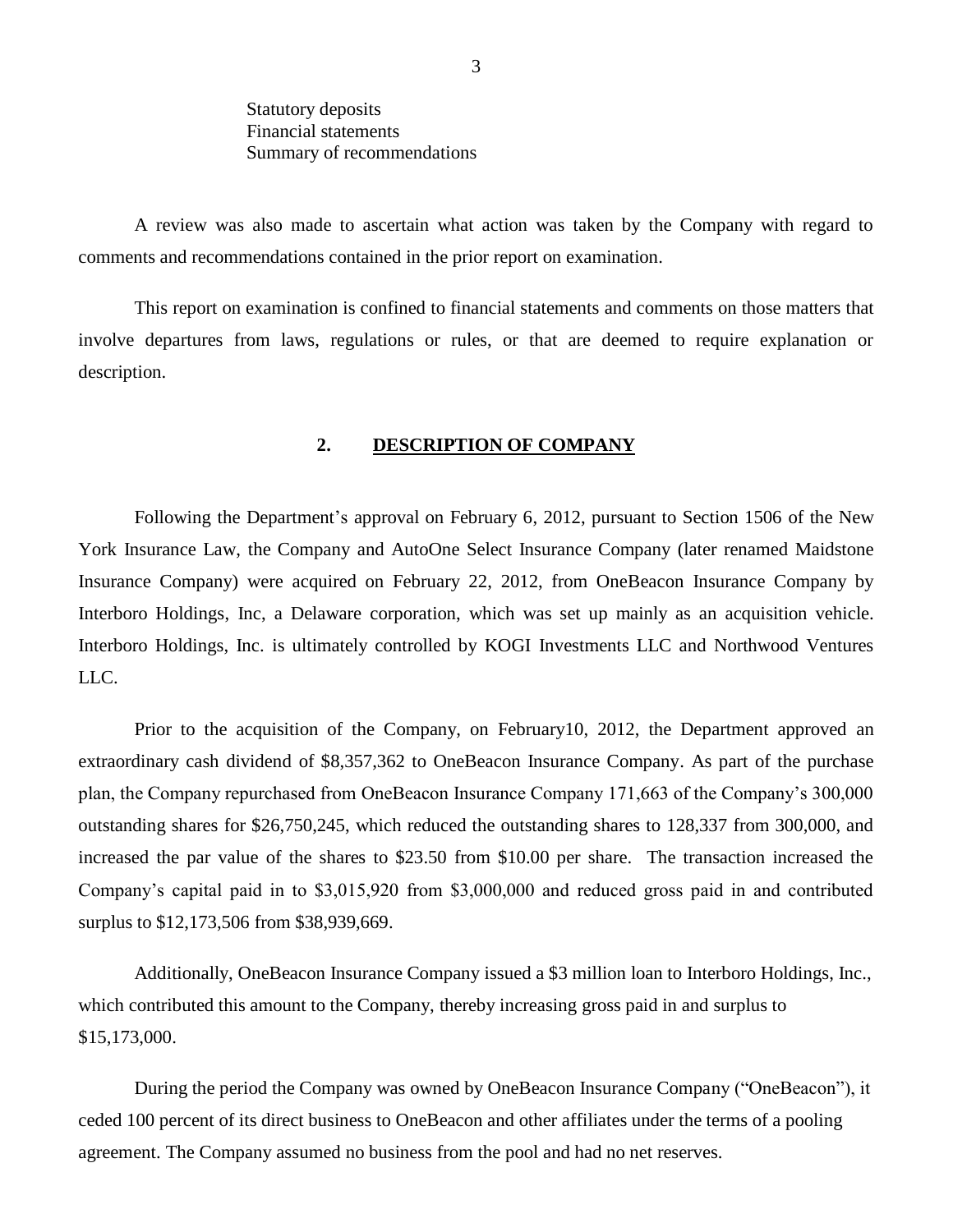Prior to the sale, the transactions of the pooling agreement were reversed so that the Company retained 100 percent of the business it had written on a direct basis.

 In addition, as condition of the sale, the Company and AutoOne Select Insurance Company were required by the Department to pool their underwriting assets, liabilities, and underwriting income in proportion to their statutory surplus at the time of their acquisition. The resulting ratio was 80% for the Company and 20% for AutoOne Select Insurance Company.

 As of December 31, 2014, the Company's capital paid in was \$3,015,920 consisting of 128,337 shares of \$23.50 par value per share common stock. Gross paid in and contributed surplus was \$15,173,506. Gross paid in and contributed surplus decreased by \$23,766,163 during the examination period, as follows:

| Year                 | Description                                                                                   | Amount                                    |
|----------------------|-----------------------------------------------------------------------------------------------|-------------------------------------------|
| 2012<br>2012<br>2012 | Beginning gross paid in and contributed surplus<br>Surplus contribution<br>Surplus adjustment | \$38,939,669<br>3,000,000<br>(26,766,163) |
| 2014                 | Ending gross paid in and contributed surplus                                                  | \$15,173,506                              |

#### <span id="page-5-0"></span>A. Management

 Pursuant to the Company's charter and by-laws, management of the Company is vested in a board of directors consisting of not less than seven nor more than twenty-five members. The board meets four times each calendar year. As of December 31, 2014, the board of directors was comprised of the following seven members:

| Name and Residence                  | <b>Principal Business Affiliation</b> |
|-------------------------------------|---------------------------------------|
| N. Terry Godbold                    | Casualty Actuary,                     |
| Roswell, GA                         | Godbold, Malpere & Co.                |
| Michael Friedl                      | President and Chief Operating Officer |
| Purcellville, VA                    | Larkspur Services Inc.                |
| John A. Maguire<br>Little Falls, NY | Self-employed                         |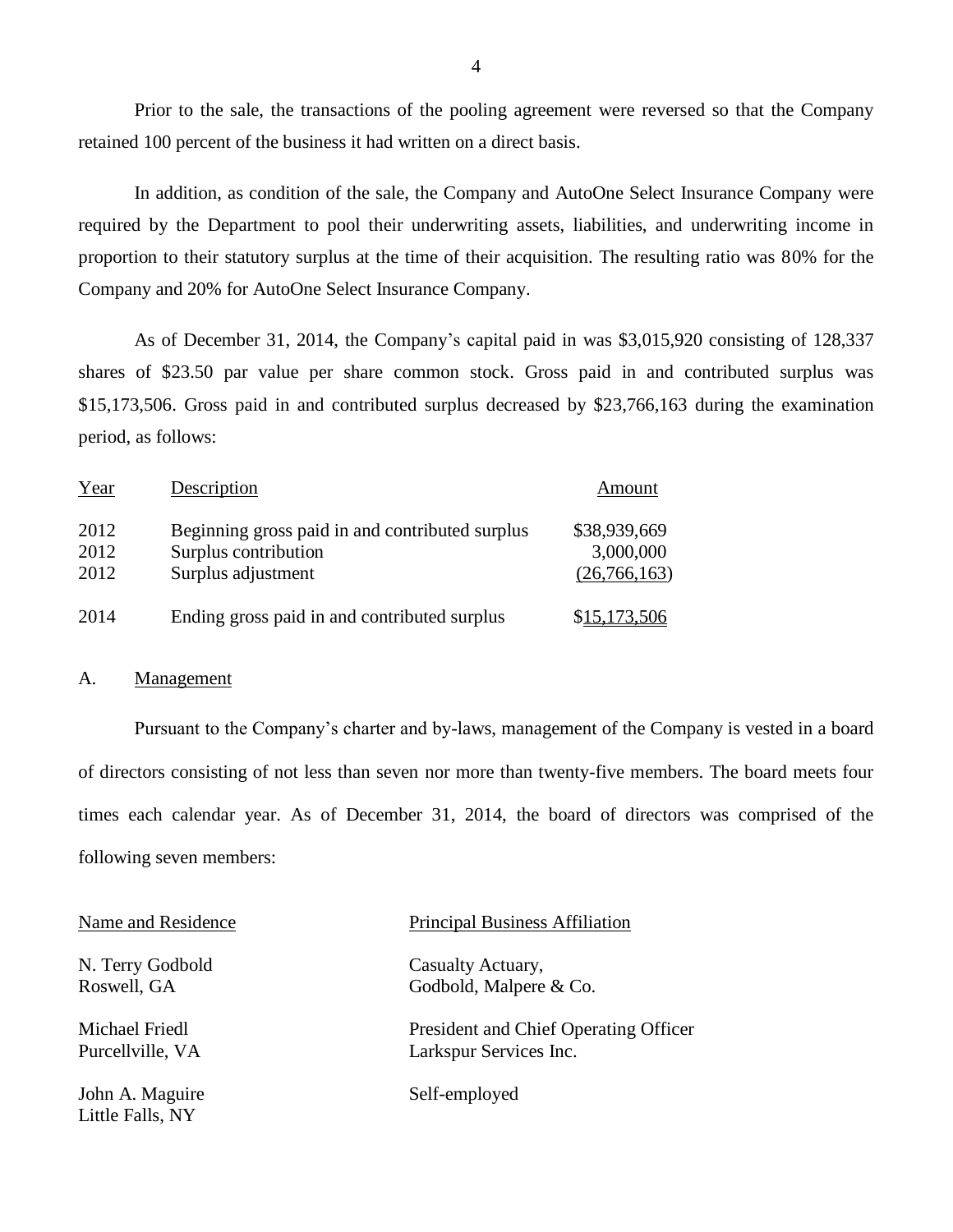| Name and Residence | <b>Principal Business Affiliation</b>  |
|--------------------|----------------------------------------|
| David J. Nichols   | President and Chief Executive Officer, |
| Wilton, CT         | Interboro Insurance Company            |
| Andrew Regan       | Sole Proprietor                        |
| New York, NY       | <b>ARW Advisors, LLC</b>               |
| Peter G. Schiff    | Venture Capitalist,                    |
| Oyster Bay, NY     | Northwood Ventures                     |
| Henry T. Wilson*   | Venture Capitalist,                    |
| New York, NY       | Northwood Ventures                     |

 \*Subsequent to the examination, Mr. Henry T. Wilson, Chairman of the board, was replaced with Paul R. Homer.

#### <span id="page-6-1"></span>Committee Meetings

 During the period under examination, the Company established four committees as required by Article IV of its Amended and Restated By-Laws: Executive, Audit, Nominating and Compensation, and Investment. The examination review noted that the Company did not maintain Audit committee minutes for 2012 and 2014. In addition, it did not maintain Compensation committee minutes for 2012, 2013 and 2014. It is recommended that the Company maintain minutes of its scheduled Committee meetings as required by Article IV of its Amended and Restated By-Laws.

As of December 31, 2014, the principal officers of the Company were as follows:

 David Nichols President/Chief Executive Officer Chantal Lecorps Chief Financial Officer Peter N. Resnick Name Title **Executive Vice President** 

#### <span id="page-6-0"></span>B. Territory and Plan of Operation

 As of December 31, 2014, the Company was licensed to write business in twenty four states including the District of Columbia.

 As of the examination date, the Company was authorized to transact the kinds of insurance as defined in the following numbered paragraphs of Section 1113(a) of the New York Insurance Law: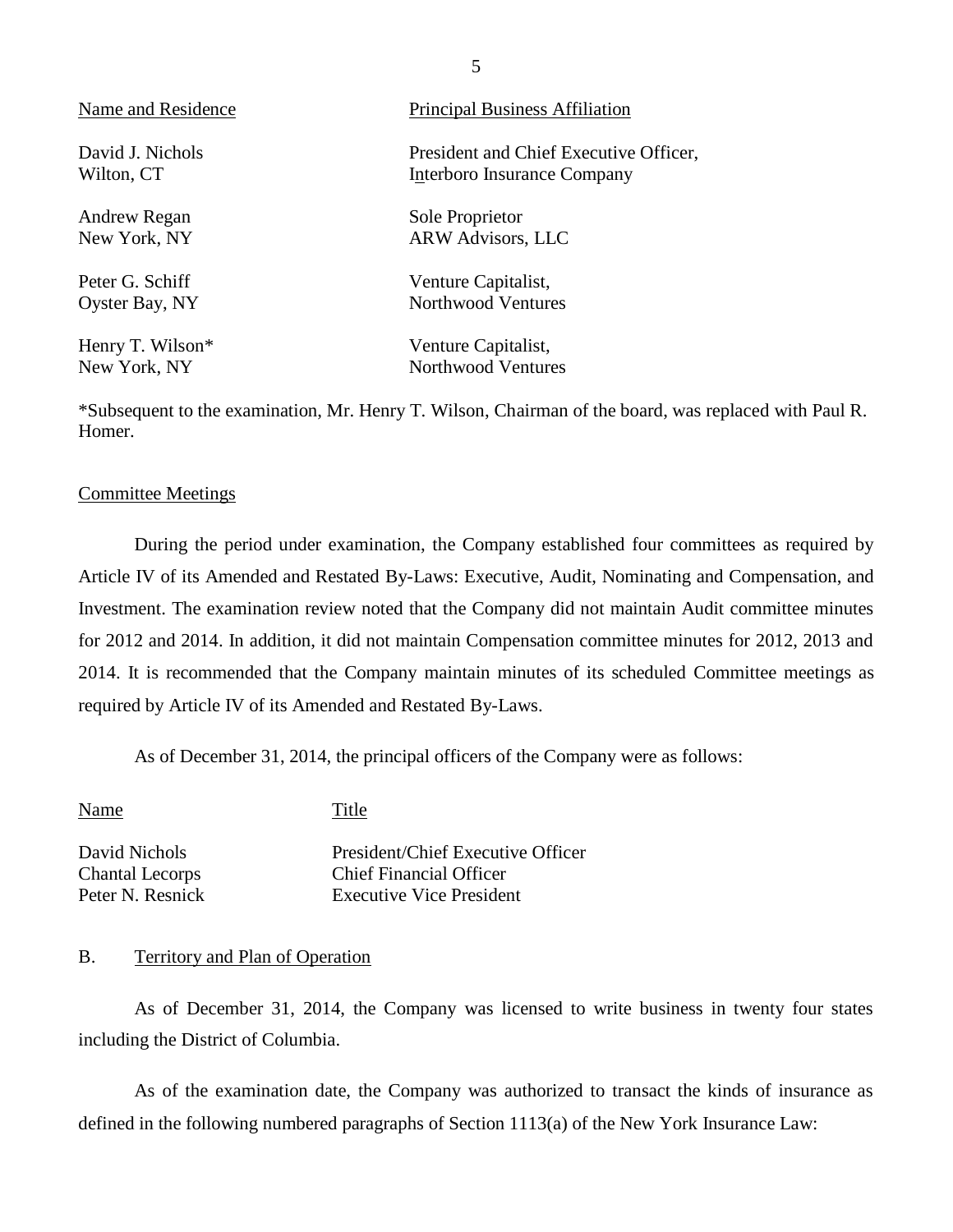| <b>Paragraph</b> | Line of Business                               |
|------------------|------------------------------------------------|
| 3                | Accident & health                              |
| $\overline{4}$   | Fire                                           |
| 5                | Miscellaneous property damage                  |
| 6                | Water damage                                   |
| 7                | Burglary and theft                             |
| 8                | Glass                                          |
| 9                | Boiler and machinery                           |
| 10               | Elevator                                       |
| 11               | Animal                                         |
| 12               | Collision                                      |
| 13               | Personal injury liability                      |
| 14               | Property damage liability                      |
| 15               | Workers' compensation and employers' liability |
| 16               | Fidelity and surety                            |
| 17               | Credit                                         |
| 19               | Motor vehicle and aircraft physical damage     |
| 20               | Marine and inland marine                       |
| 21               | Marine protection and indemnity                |
| 26               | Gap $(A)(B)(C)(D)$                             |
|                  |                                                |

 The Company is also authorized to transact such workers' compensation insurance as may be incident to coverages contemplated under paragraphs 20 and 21 of Section 1113(a) of the New York Insurance Law, including insurances described in the Longshoremen's and Harbor Workers' Compensation Act (Public Law No. 803, 69th Congress as amended; 33 USC Section 901 et seq. as amended). The Company's New York license was amended as of February 14, 2013, to delete insurance and reinsurance of every kind or description, including those located or resident outside of the United States, its territories and possessions, except with respect to life insurance, title insurance and contracts for the payment of annuities, as specified in Section 4102(c) of the New York Insurance Law.

 New York for the period under examination: The following schedule shows the direct premiums written by the Company both in total and in

|                              |                       | Premiums Written in New York State  |
|------------------------------|-----------------------|-------------------------------------|
| Calendar Year New York State | <b>Total Premiums</b> | as a<br>percentage of Total Premium |
| \$18,457,771                 | \$21,777,628          | 84.76%                              |
| \$9,576,398                  | \$10,067,125          | 95.13%                              |
| \$6,266,093                  | \$6,451,305           | 97.13%                              |
|                              |                       |                                     |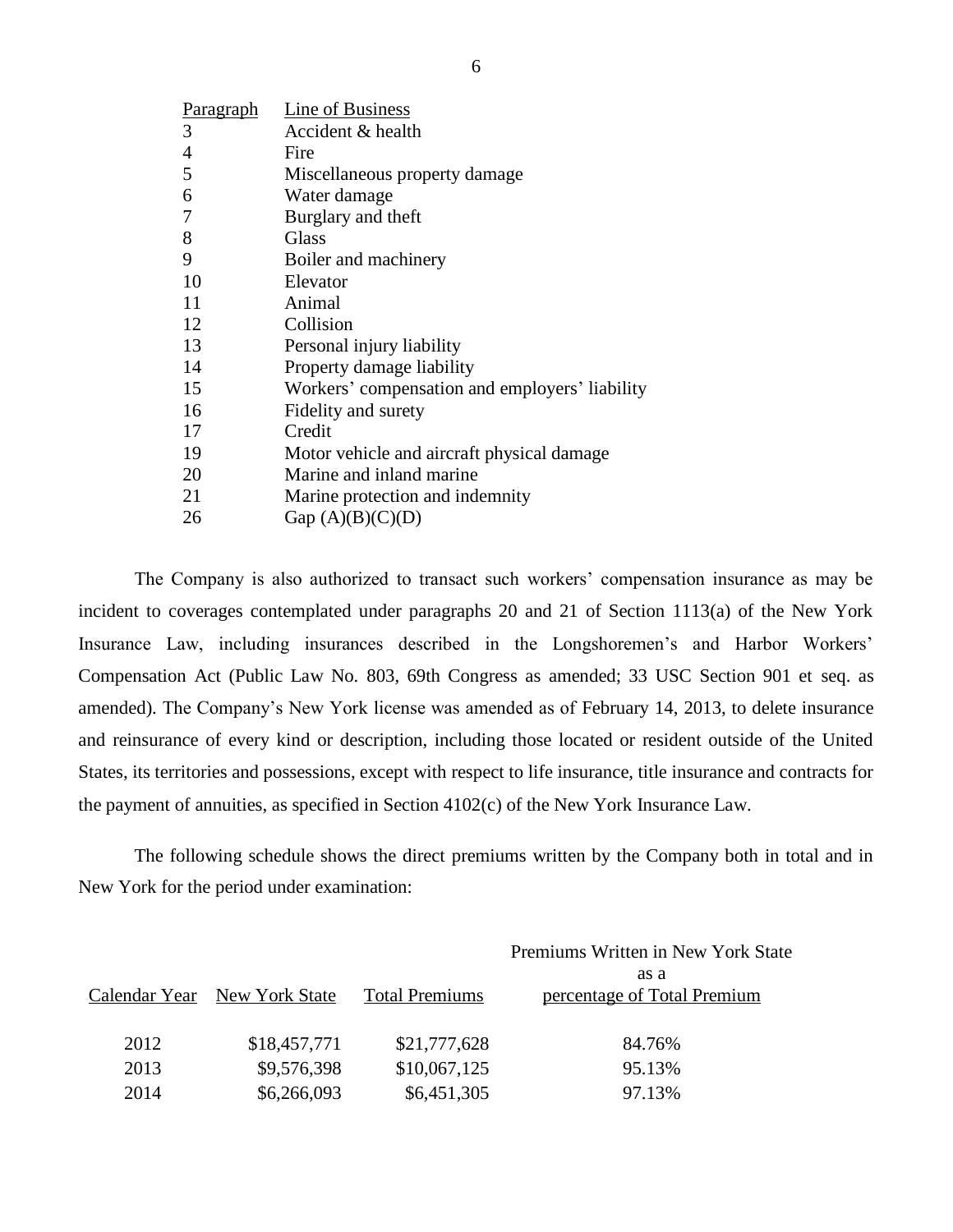Based on the lines of business for which the Company is licensed and the Company's current capital structure, and pursuant to the requirements of Articles 13 and 41 of the New York Insurance Law, the Company is required to maintain a minimum surplus to policyholders in the amount of \$6,400,000.

 major types of business are private passenger auto liability and auto physical damage. The Company offers its products through a network of independent brokers and wholesalers. The

### <span id="page-8-0"></span>C. Reinsurance

#### Pooling Agreement

 The Company and its affiliate, AutoOne Select Insurance Company, entered into a reinsurance pooling agreement effective February 22, 2012, and amended as of July 24, 2012. The pooling agreement was non-disapproved by the Department. Under the terms of the pooling agreement, the Company and AutoOne Select Insurance Company pooled all of their underwriting assets and liabilities, and their underwriting income and expenses, in proportion to their statutory surplus at the time of their acquisition by Interboro Holdings, Inc. which was 80% for the Company and 20% for AutoOne Select Insurance Company. The Company is the lead company in the pooling agreement.

 The Company utilizes reinsurance accounting as defined in Statement of Statutory Accounting Principle No. 62R.

#### Ceded

The Company has structured its ceded reinsurance program as follows:

| Type of treaty                                        | Cession                                                                                                                                                                                                                                                                                                                                                                                                                                 |
|-------------------------------------------------------|-----------------------------------------------------------------------------------------------------------------------------------------------------------------------------------------------------------------------------------------------------------------------------------------------------------------------------------------------------------------------------------------------------------------------------------------|
| Underlying Property Per Risk Excess of Loss           | Limit of $$250,000$ excess $$100,000$ ultimate                                                                                                                                                                                                                                                                                                                                                                                          |
| 100% Authorized                                       | net loss as respects to each risk, each loss for<br>business classified as property for business<br>written in the States of South Carolina,<br>Alabama, and Louisiana with the exclusion of<br>comprehensive automobile physical damage,<br>subject to \$500,000 each loss occurrence and<br>\$1,000,000 for all risk, all losses. This treaty<br>inures to the benefit of the property per risk<br>excess of loss treaty shown below. |
| Property Per Risk Excess of Loss<br><b>Two Layers</b> | Limit of \$4,000,000 excess \$350,000 ultimate<br>net loss as respect to each risk, each loss for                                                                                                                                                                                                                                                                                                                                       |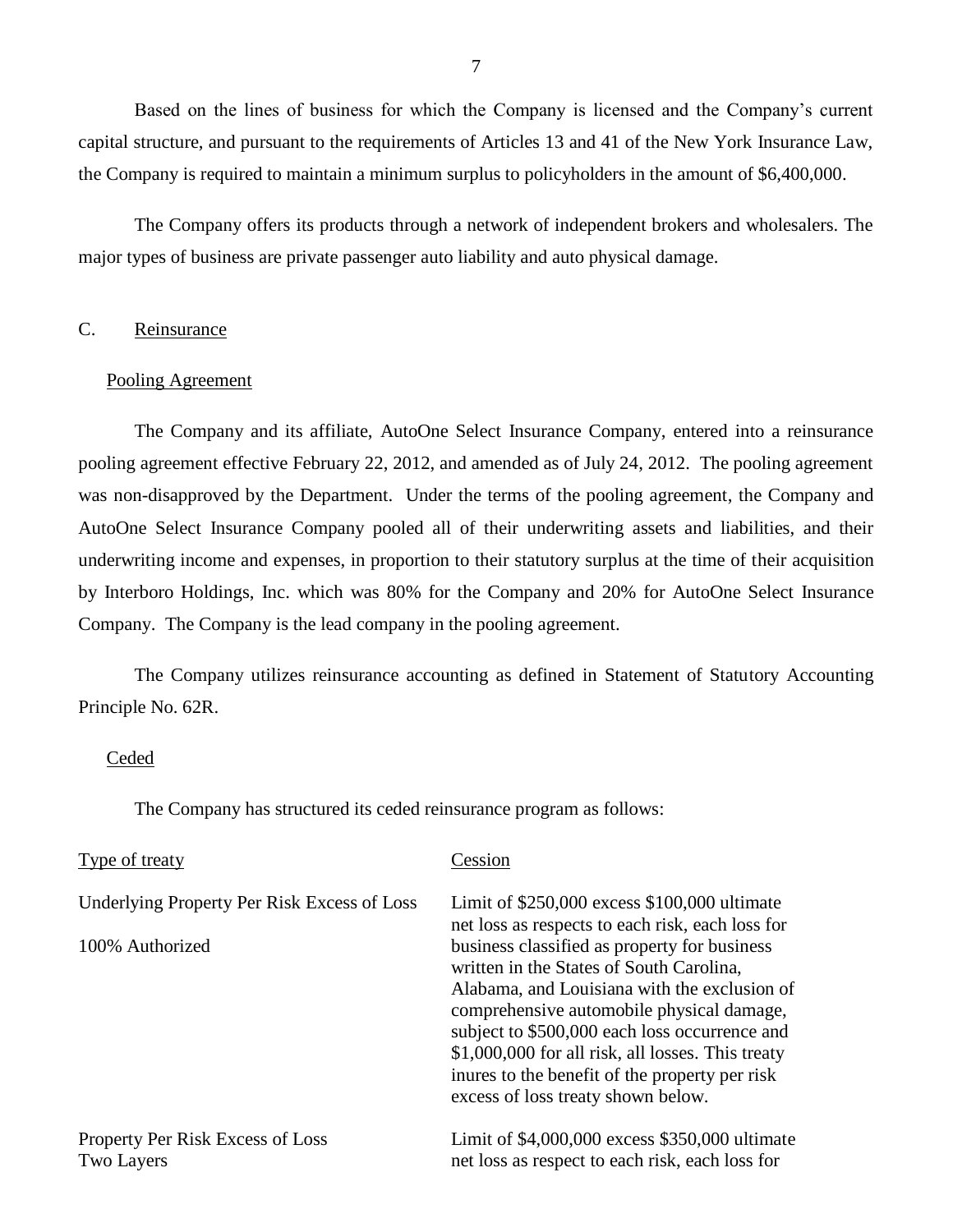| 80 % Authorized<br>20% Unauthorized                      | business classified as property with the<br>exclusion of automobile physical damage<br>business, subject to an occurrence and an all<br>risk limit of \$1,300,000 and \$3,900,000 for the<br>first layer, and $$3,000,000$ and $$6,000,000$ for<br>the second layer, respectively. |
|----------------------------------------------------------|------------------------------------------------------------------------------------------------------------------------------------------------------------------------------------------------------------------------------------------------------------------------------------|
| <b>Underlying Property Catastrophe Excess of</b><br>Loss | Limit of \$3,500,000 excess of \$500,000<br>ultimate net loss as respect to any one loss<br>occurrence for business classified as property                                                                                                                                         |
| 35% Authorized<br>65% Unauthorized                       | written in the States of South Carolina,<br>Alabama, and Louisiana subject to an all loss<br>occurrence limit of \$7,000,000. This treaty<br>inures to the benefit of the property catastrophe<br>excess of loss treaty shown below.                                               |
| Property Catastrophe Excess of Loss                      | Limit of \$115,000,000 excess \$4,000,000<br>ultimate net loss as respect to any one loss                                                                                                                                                                                          |
| Three Layers                                             | occurrence for business classified as property,                                                                                                                                                                                                                                    |
| 54% Authorized                                           | subject to an all loss occurrence limit of                                                                                                                                                                                                                                         |
| 46% Unauthorized                                         | \$22,000,000, \$50,000,000, and \$150,000,000<br>for the first, second and third layers,<br>respectively.                                                                                                                                                                          |

 In 2012 the Company became a participant with its affiliates in the property per risk and the property catastrophe reinsurance agreements.

 The Company's largest net retention is \$350,000 each risk/each loss for its property per risk treaty and \$4,000,000 any one loss occurrence for its catastrophe treaty.

 All significant ceded reinsurance agreements in effect as of the examination date were reviewed and found to contain the required clauses, including an insolvency clause meeting the requirements of Section 1308 of the New York Insurance Law.

 Examination review found that the Schedule F data reported by the Company in its filed annual statement accurately reflected its reinsurance transactions. Additionally, management has represented that all material ceded reinsurance agreements transfer both underwriting and timing risk as set forth in SSAP No. 62R. Representations were supported by appropriate risk transfer analyses and an attestation from the Company's Chief Executive Officer and Chief Financial Officer pursuant to the NAIC Annual Statement Instructions. Additionally, examination review indicated that the Company was not a party to any finite reinsurance agreements. All ceded reinsurance agreements were accounted for utilizing reinsurance accounting as set forth in SSAP No. 62R.

8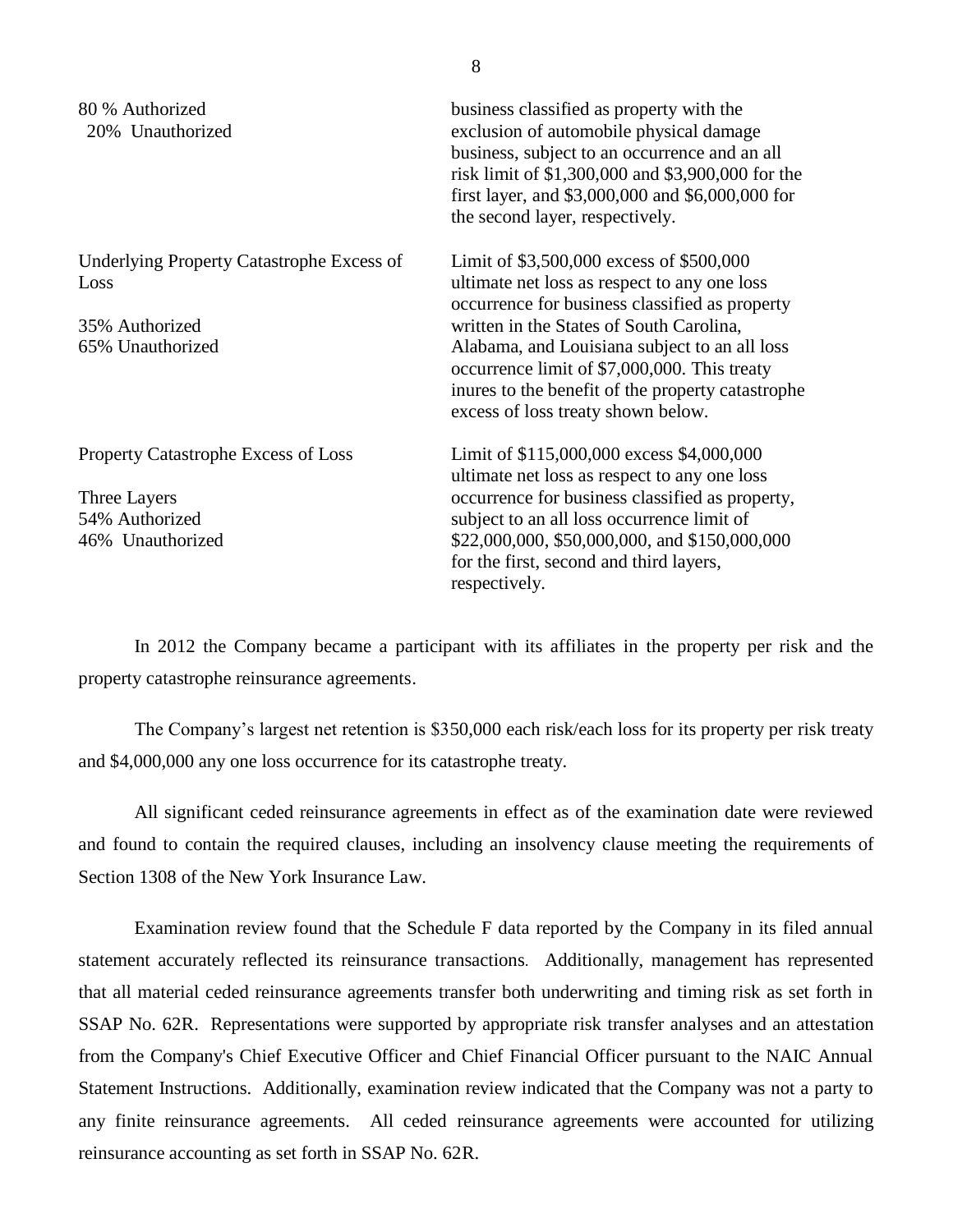#### <span id="page-10-0"></span>D. Holding Company System

 is owned by Interboro LLC, a Delaware holding corporation, which is ultimately controlled by KOGI Investment LLC and Northwood Ventures LLC, (both companies having a combined ownership of 82.88%.) There are various other minority shareholders. The Company is 100% owned by Interboro Holdings, Inc., a Delaware holding corporation, which

 In 2012, Interboro Holdings, Inc. was formed for the purpose of acquiring AutoOne Insurance Company and AutoOne Select Insurance Company (which was later renamed Maidstone Insurance Company) from OneBeacon Insurance Company.

 that such filings were complete and were filed in a timely manner pursuant to Article 15 of the New York Insurance Law and Department Regulation 52. A review of the Holding Company Registration Statements filed with this Department indicated

The following is a chart of the holding company system as of December 31, 2014:



9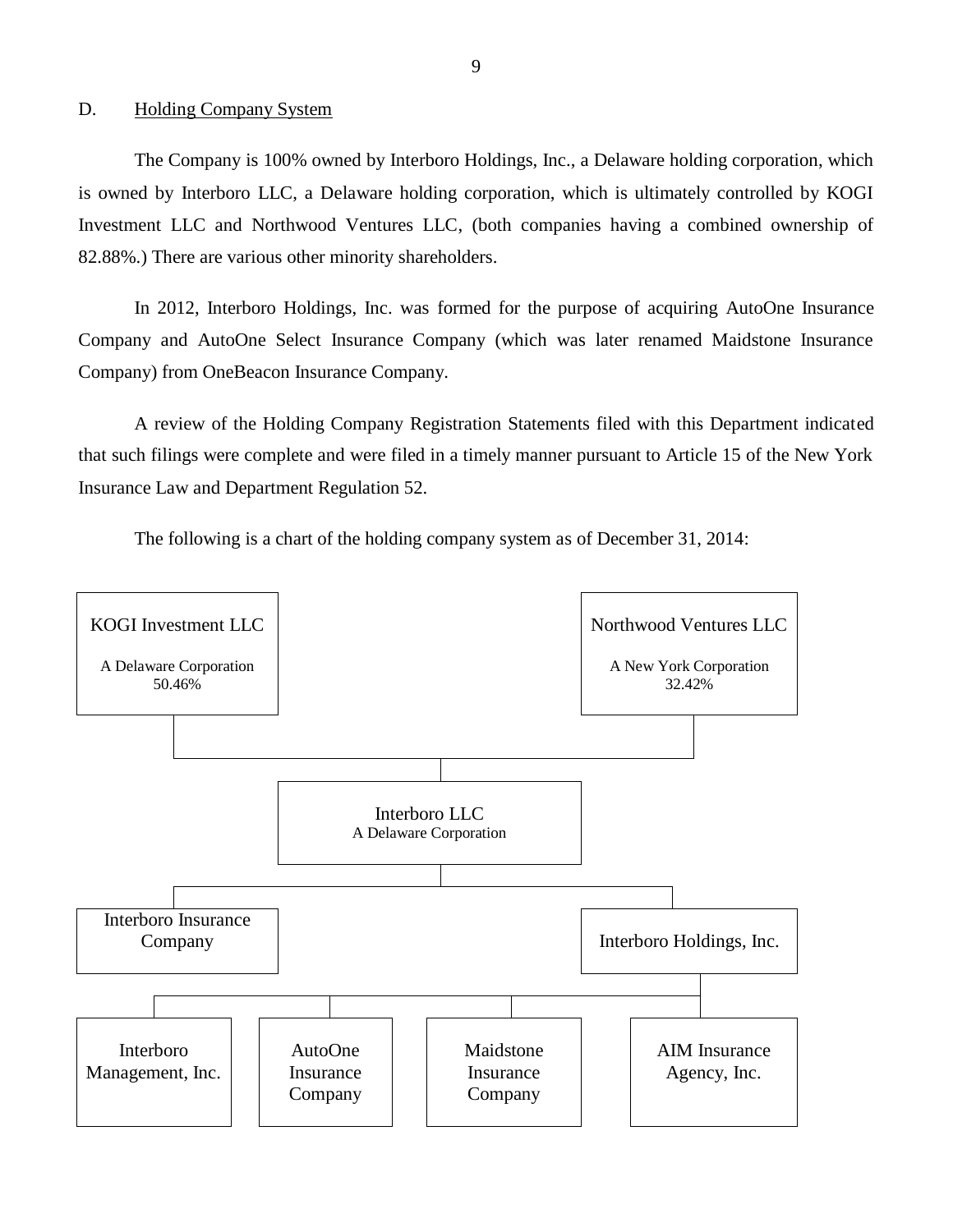As of December 31, 2014, the Company was a party to the following agreements with other members of its holding company system:

#### Administrative Service Agreement

 Effective January 1, 2012, the Company entered into an administrative service agreement with its affiliate, Interboro Management, Inc. whereby the affiliate acts as a manager of the Company. The agreement was non-disapproved by the Department.

#### Tax Allocation Agreement

 Effective February 22, 2012, the Company, Interboro Holdings, Inc., Interboro Management, Inc., and AutoOne Select Insurance Company entered into a Tax Allocation Agreement. Pursuant to the terms of the agreement, the parties agreed to establish a method for allocating the federal income tax liability as well as non-federal tax liability amongst the parent and subsidiaries. Such method will include reimbursement to the parent company for any tax liability payment, compensation to any party for the use of losses or tax credits, as well as provide for the allocation and payment of any refund arising from a carryback of losses on tax credits from subsequent years pursuant to the requirements of Department Circular Letter No. 33 (1979). The agreement was non-disapproved by the Department.

#### Settlement of Affiliated Transactions

<span id="page-11-0"></span> During a review of the related party balances, it was noted that the intercompany balance between the Company and its immediate parent company, Interboro Holdings, Inc. was not settled pursuant to Section 4 of the Tax Allocation Agreement.

Section 4 of the Tax Allocation Agreement states in part:

 "Payment of any consolidated Tax Liability shall include the payment of estimated tax installments due for such taxable period and each Subsidiary shall pay to the Parent or the Lead Filing Entity, as the case may be, such Subsidiary's share of each payment within thirty (30) days prior to the applicable filing date, but in no event later than the due date for each payment."

 respect to timely settlements of its intercompany balances. It is recommended that the Company comply with Section 4 of its Tax Allocation Agreement in

 an escrow account pursuant to Section 5 of the Tax Allocation agreement. Section 5 of the Agreement conforms to Department Circular Letter No.33 (1979), which provides certain guidelines and/or It was also noted during the review of the captioned matters that the Company had not established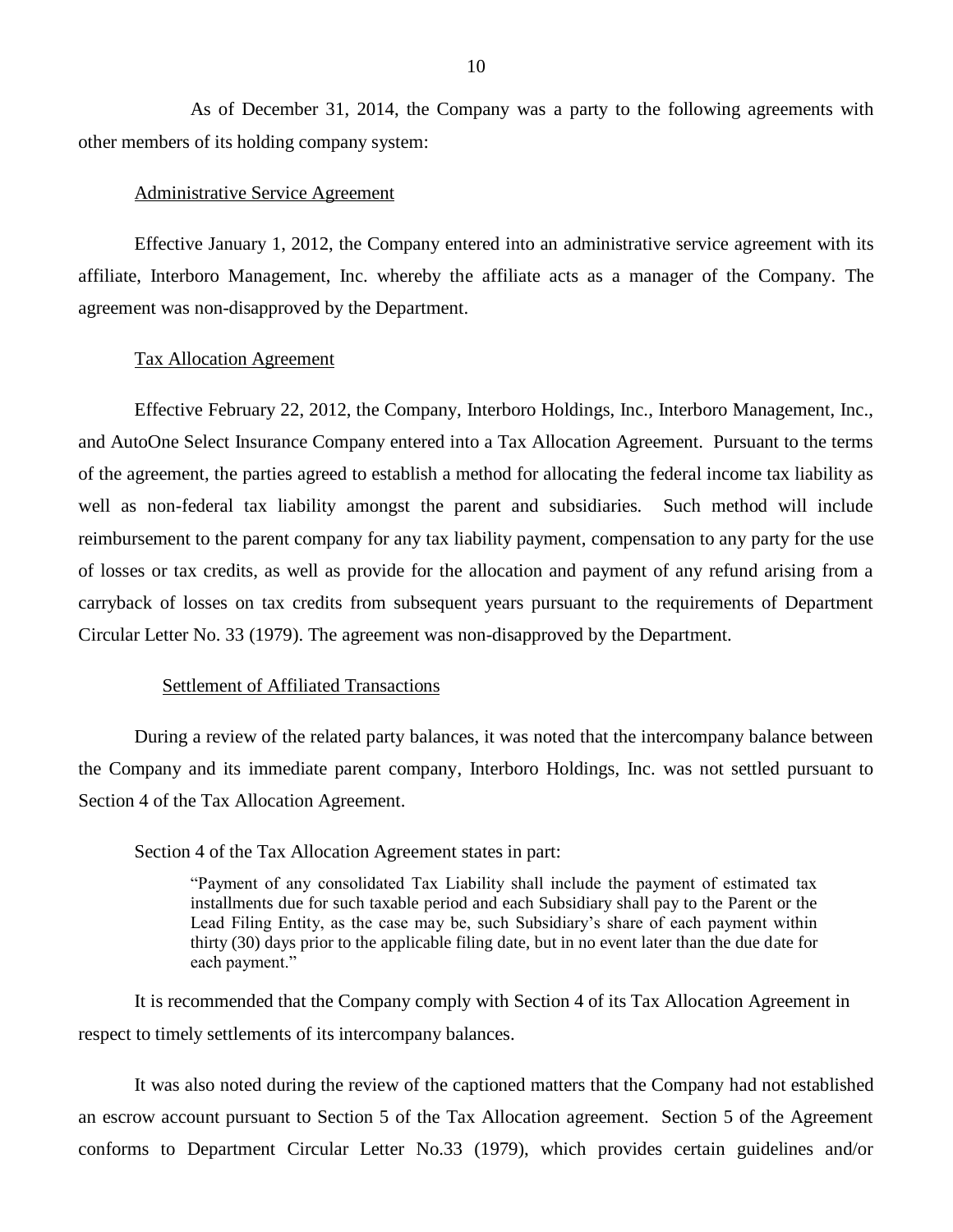provisions to be included in tax allocation agreements between domestic insurers and their affiliated companies, including the establishment of a tax escrow account.

<span id="page-12-1"></span> pursuant to Section 5 of its Tax Allocation Agreement and Department Circular Letter No. 33 (1979). It is also recommended that the Company establish an escrow account for its tax related matters

 During the examination period, the Company filed consolidated tax returns with AIM Insurance Agency, Inc. ("AIM") and other affiliates. It was noted that AIM was not a party to the Tax Allocation Agreement filed with the Department.

<span id="page-12-2"></span> It is recommended that the Company amend the Tax Allocation Agreement to include AIM and submit such agreement to the Department in accordance with Section 1505(d) of the New York Insurance Law.

#### <span id="page-12-0"></span>E. Significant Operating Ratios

The following ratios have been computed as of December 31, 2014, based upon the results of this examination:

| Net premiums written to surplus as     |      |
|----------------------------------------|------|
| regards policyholders                  | 100% |
| Liabilities to liquid assets (cash and |      |
| invested assets less investments in    |      |
| affiliates)                            | 75%  |
| Premiums in course of collection to    |      |
| surplus as regards policyholders       | 17%  |

 Information System of the National Association of Insurance Commissioners. All of the above ratios fall within the benchmark ranges set forth in the Insurance Regulatory

 period covered by this examination: The underwriting ratios presented below are on an earned/incurred basis and encompass the 3-year

|                                              | Amounts      | Ratios  |
|----------------------------------------------|--------------|---------|
| Losses and loss adjustment expenses incurred | \$52,735,942 | 88.87%  |
| Other underwriting expenses incurred         | 11,344,330   | 19.12   |
| Net underwriting loss                        | (4,738,510)  | 7.99)   |
| Premiums earned                              | \$59,341,762 | 100.00% |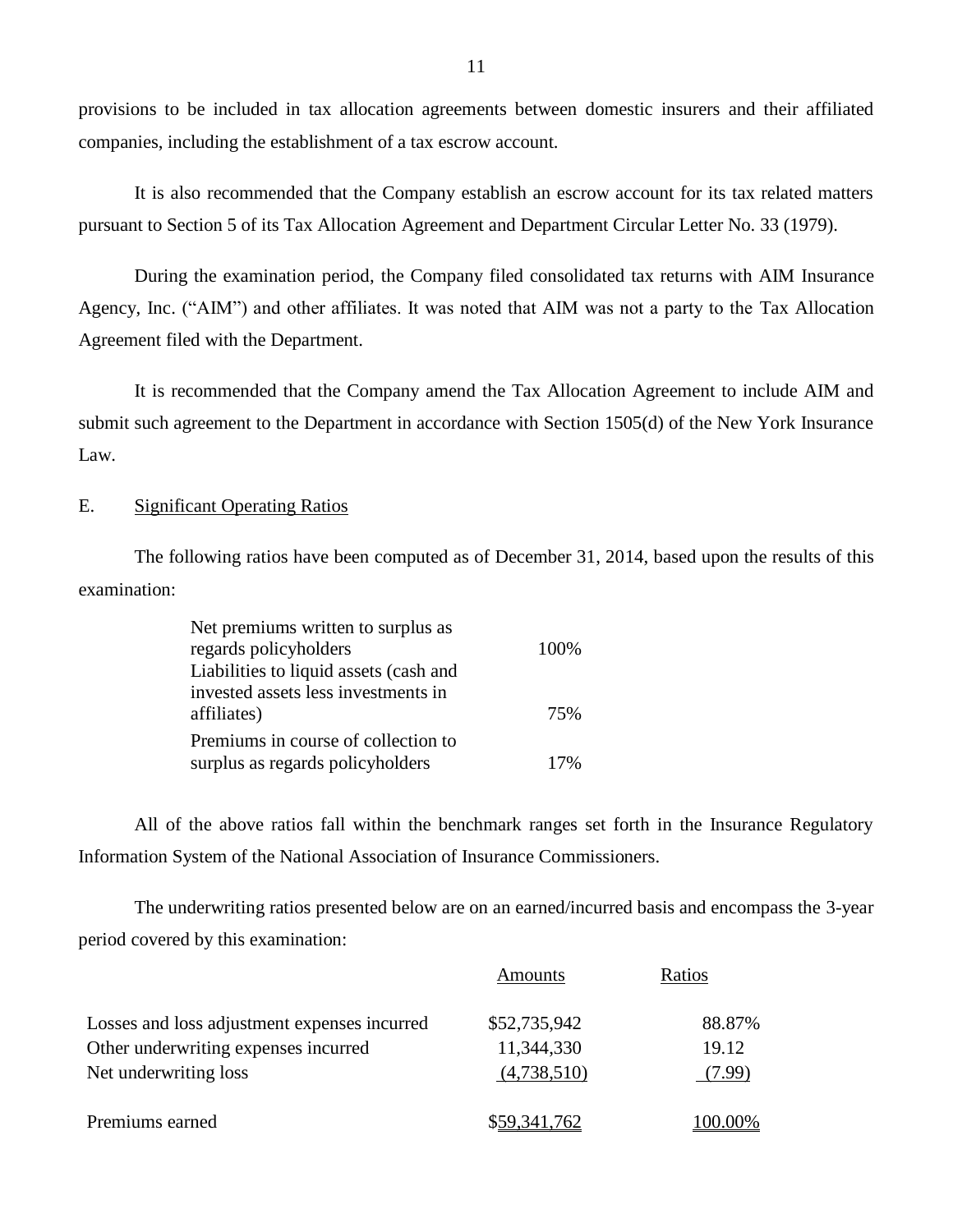#### <span id="page-13-1"></span><span id="page-13-0"></span>F. Accounts and Records

#### Classification of Loss Adjustment Expenses

 department employees as Adjusting and Other ("A&O") expenses. In 2014, it was noted that the Company failed to properly classify salaries paid to certain claims

 Pursuant to NAIC Accounting Practices and Procedures Manual Statement of Statutory Accounting Principles ("SSAP") No. 55, salaries paid to claims employees for coverage determination, whether internal or external, should be classified as A&O expenses. Because the amounts involved were not material, the Department did not require the Company to reclassify these expenses.

 It is recommended that the Company properly classify salaries paid to claims department employees as A&O expenses, in accordance with SSAP No. 55.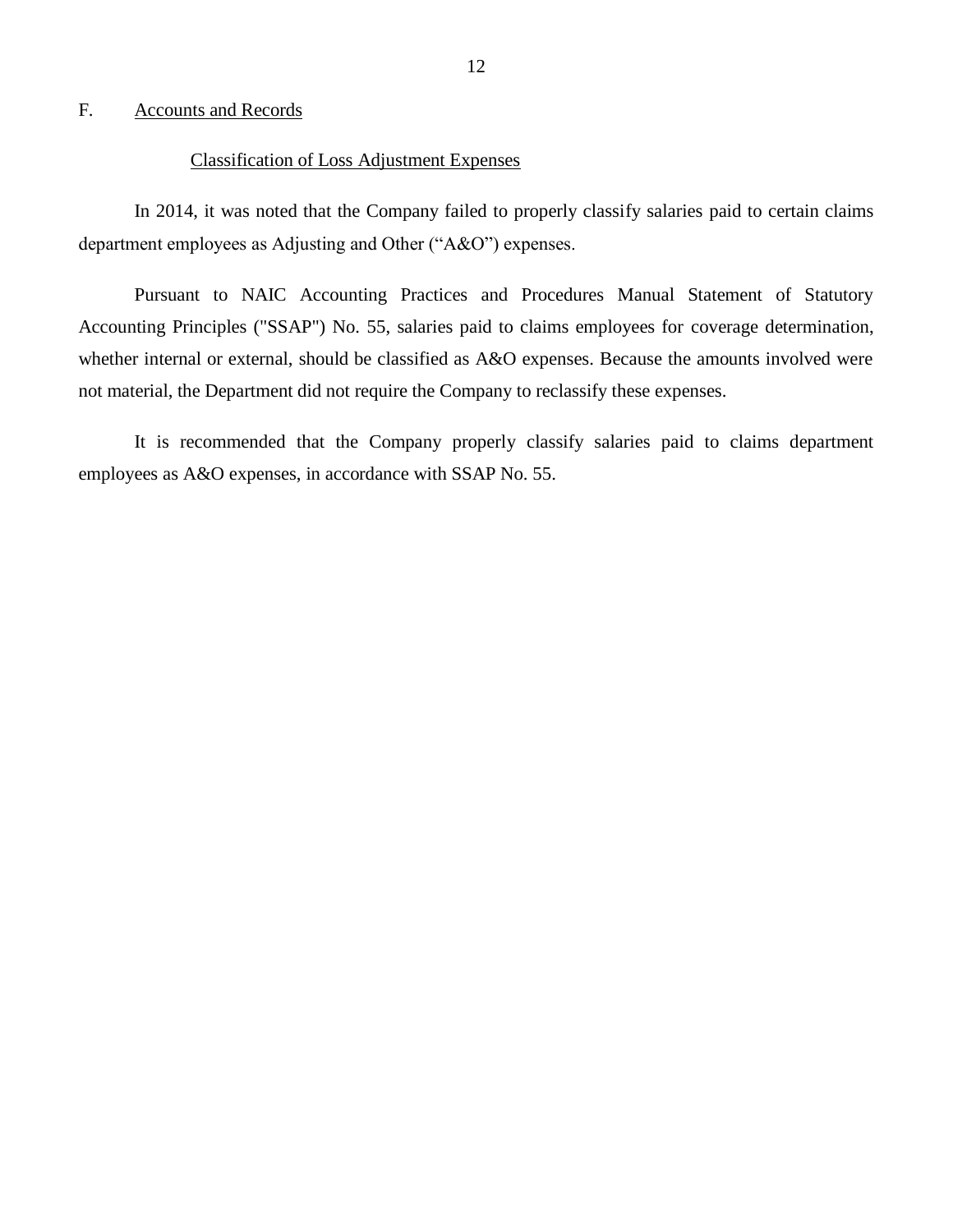## <span id="page-14-0"></span>**3. FINANCIAL STATEMENTS**

#### <span id="page-14-1"></span>A Balance Sheet

 2014, as reported by the Company: The following shows the assets, liabilities and surplus as regards policyholders as of December 31,

| Assets                                                                                              | Assets       | Assets<br><b>Not</b><br>Admitted | Net Admitted<br><b>Assets</b> |
|-----------------------------------------------------------------------------------------------------|--------------|----------------------------------|-------------------------------|
| <b>Bonds</b>                                                                                        | \$32,277,336 | \$<br>$\overline{0}$             | \$32,277,336                  |
| Common stocks                                                                                       | 4,880,880    |                                  | 4,880,880                     |
| Cash, cash equivalents and short-term investments                                                   | 2,712,439    |                                  | 2,712,439                     |
| Investment income due and accrued                                                                   | 333,485      |                                  | 333,485                       |
| Uncollected premiums and agents' balances in the                                                    |              |                                  |                               |
| course of collection                                                                                | 2,414,108    | 55,804                           | 2,358,304                     |
| Amounts recoverable from reinsurers                                                                 | 270,264      |                                  | 270,264                       |
| Net deferred tax asset                                                                              | 931,115      | 14,869                           | 916,246                       |
| Electronic data processing equipment and software<br>Furniture and equipment, including health care | 679,895      | 679,895                          |                               |
| delivery assets                                                                                     | 18,624       | 18,624                           |                               |
| Receivables from parent, subsidiaries and affiliates                                                | 357,827      |                                  | 357,827                       |
| Security deposit and other than invested assets                                                     | 80,918       | 43,250                           | 37,668                        |
| Totals                                                                                              | \$44,956,891 | <u>\$812,442</u>                 | \$44,144,449                  |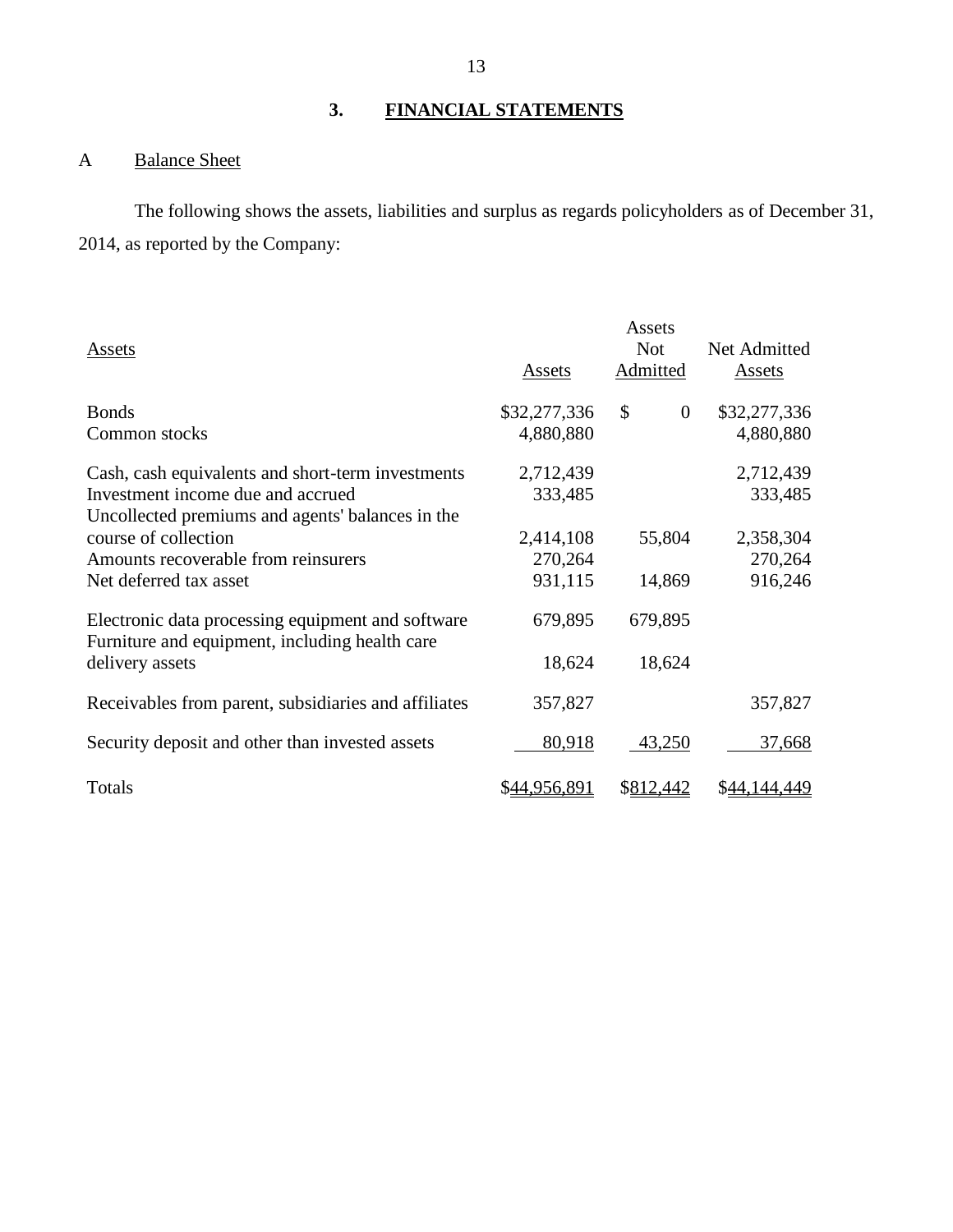#### Liabilities, surplus and other funds

|                                                         |             | Company      |
|---------------------------------------------------------|-------------|--------------|
| Losses and loss adjustment expenses                     |             | \$19,703,697 |
| Reinsurance payable on paid losses and loss adjustment  |             |              |
| expenses                                                |             | 537,929      |
| Commissions payable, contingent commissions and other   |             |              |
| similar charges                                         |             | 42,909       |
| Other expenses (excluding taxes, licenses and fees)     |             | 952,824      |
| Taxes, licenses and fees (excluding federal and foreign |             |              |
| income taxes)                                           |             | 1,400        |
| Current federal and foreign income taxes                |             | 1,236,046    |
| Unearned premiums                                       |             | 6,169,817    |
| Advance premium                                         |             | 58,014       |
| Ceded reinsurance premiums payable (net of ceding       |             |              |
| commissions)                                            |             | 274,571      |
| Amounts withheld or retained by company for account of  |             |              |
| others                                                  |             | 4,740        |
| LAD buyout and takeout                                  |             | 873,760      |
| Unclaimed property                                      |             | 308,957      |
| Other liabilities                                       |             | 169,985      |
| <b>Total liabilities</b>                                |             | 30,334,649   |
| Common capital stock                                    | \$3,015,920 |              |
| Gross paid in and contributed surplus                   | 15,173,506  |              |
| Unassigned funds (surplus)                              | (4,379,629) |              |
| Surplus as regards policyholders                        |             | 13,809,797   |
| Totals                                                  |             | \$44,144,446 |

Note The Internal Revenue Service has not yet begun to audit tax returns covering tax years 2010 through 2014. The examiner is unaware of any potential exposure of the Company to any tax assessment and no liability has been established herein relative to such contingency.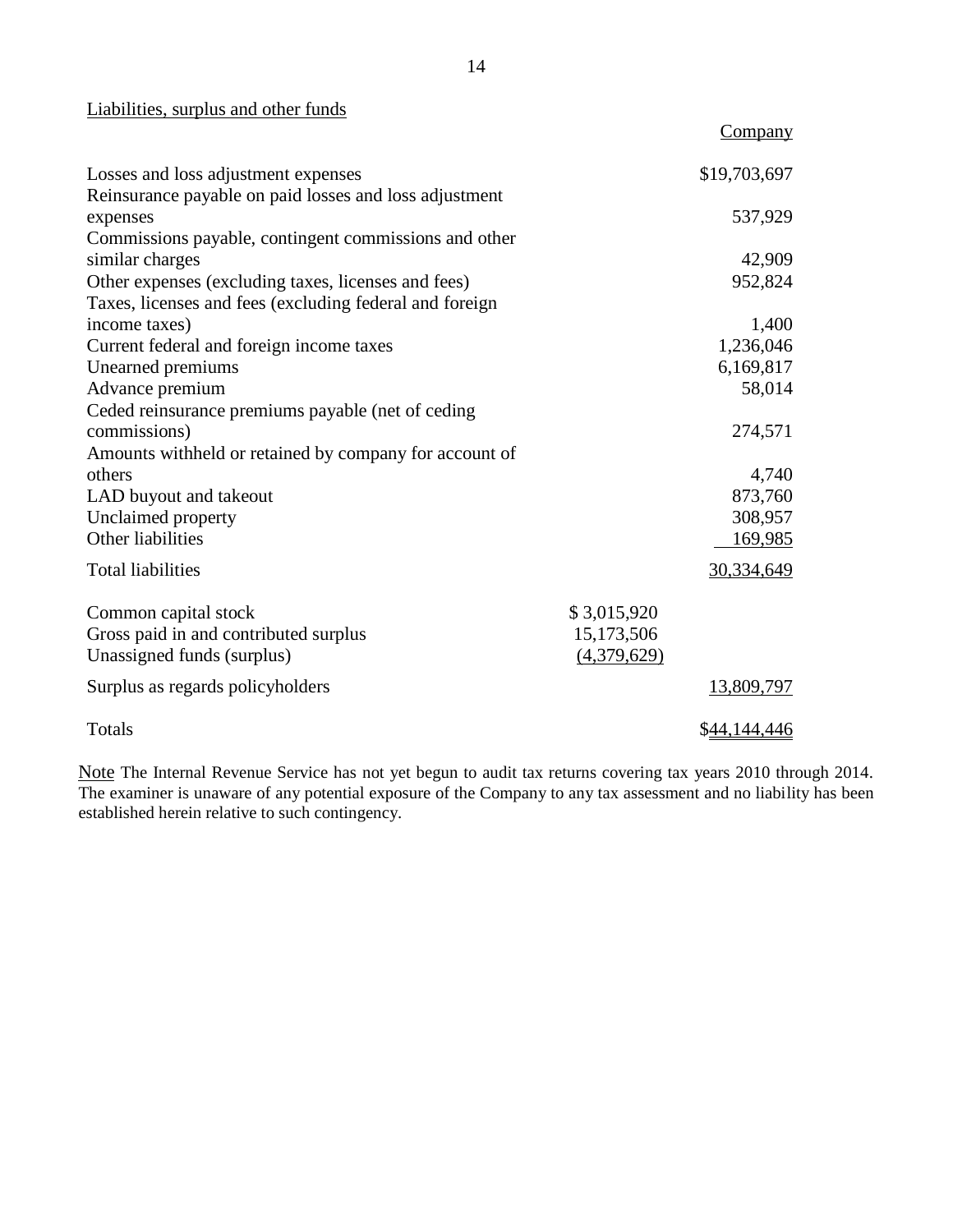#### <span id="page-16-0"></span>B. Statement of Income

Net income for the three-year examination period was \$871,309, detailed as follows:

| <b>Underwriting Income</b>                                                                                                                                                                                             |                                                                                     |                        |
|------------------------------------------------------------------------------------------------------------------------------------------------------------------------------------------------------------------------|-------------------------------------------------------------------------------------|------------------------|
| Premiums earned                                                                                                                                                                                                        |                                                                                     | \$59,341,762           |
| Deductions:<br>Losses and loss adjustment expenses incurred<br>Other underwriting expenses incurred<br>LAD and takeout fee income                                                                                      | \$52,735,942<br>24,952,602<br>(13,608,272)                                          |                        |
| Total underwriting deductions                                                                                                                                                                                          |                                                                                     | 64,080,272             |
| Net underwriting gain or (loss)                                                                                                                                                                                        |                                                                                     | (4,738,510)            |
| <b>Investment</b> Income                                                                                                                                                                                               |                                                                                     |                        |
| Net investment income earned<br>Net realized capital gain                                                                                                                                                              | 2,471,264<br>40,173                                                                 |                        |
| Net investment gain or (loss)                                                                                                                                                                                          |                                                                                     | 2,511,437              |
| Other Income                                                                                                                                                                                                           |                                                                                     |                        |
| Net gain or (loss) from agents' or premium balances<br>charged off<br>Finance and service charges not included in premiums<br>Refunds<br>Miscellaneous<br>Interest<br>Take-out credit<br>Broker fees and miscellaneous | (986, 869)<br>1,075,994<br>638,233<br>(126,710)<br>16,887<br>1,453,976<br>1,254,189 |                        |
| Total other income                                                                                                                                                                                                     |                                                                                     | 3,325,700              |
| Net income before federal income taxes<br>Federal income taxes incurred                                                                                                                                                |                                                                                     | 1,098,627<br>4,597,138 |
| Net loss                                                                                                                                                                                                               |                                                                                     | \$(3,498,511)          |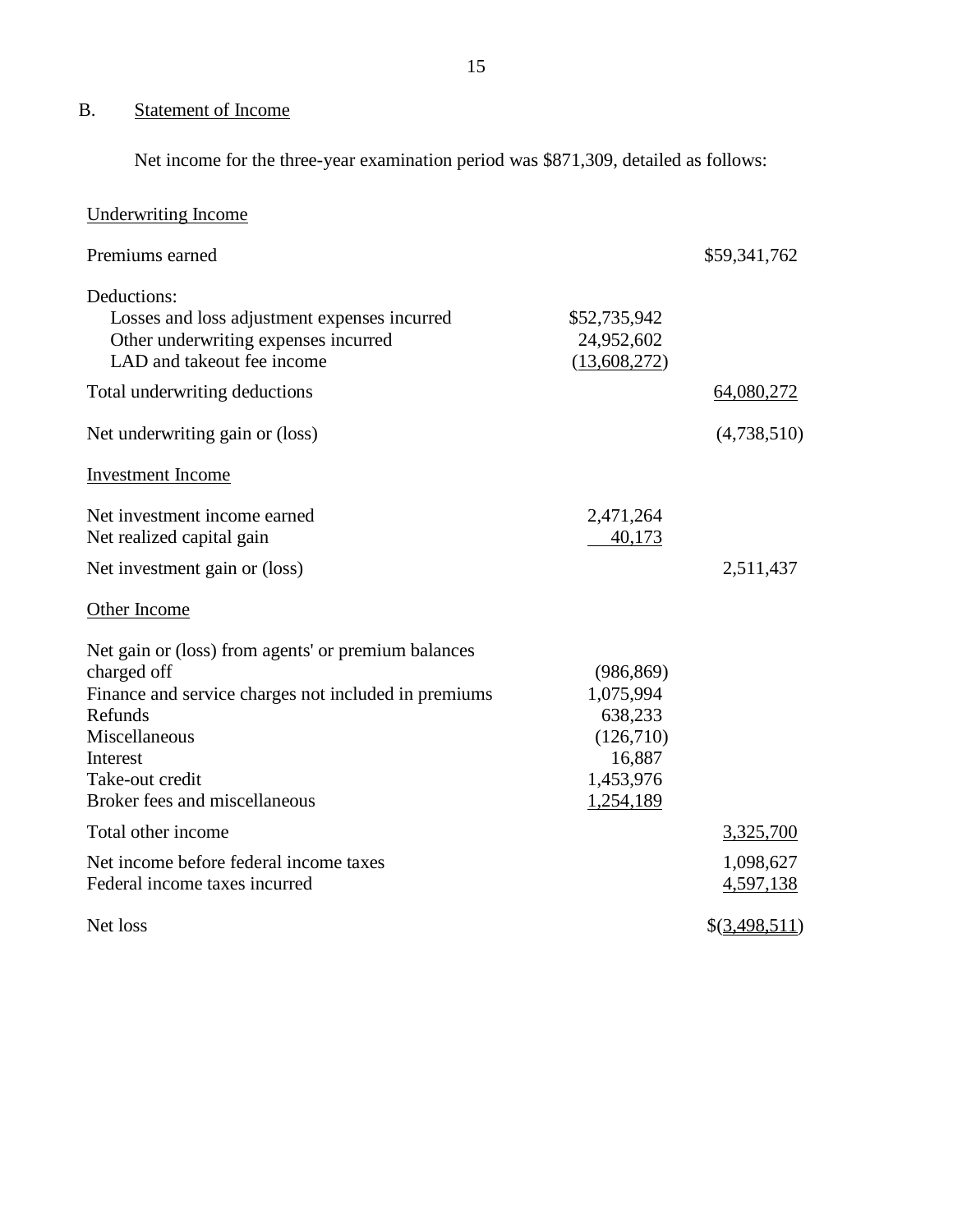#### <span id="page-17-0"></span> $\mathcal{C}$ . Capital and Surplus Account

 Surplus as regards policyholders decreased \$36,487,234 during the three-year examination period January 1, 2012 through December 31, 2014, detailed as follows:

| Surplus as regards policyholders per report on<br>examination as of December 31, 2011 |                |                | \$50,297,031   |
|---------------------------------------------------------------------------------------|----------------|----------------|----------------|
|                                                                                       | Gains in       | Losses in      |                |
|                                                                                       | <b>Surplus</b> | <b>Surplus</b> |                |
| Net income                                                                            |                | 3,498,511      |                |
| Net unrealized capital gains or (losses)                                              | \$585,913      |                |                |
| Change in net deferred income tax                                                     | 931,115        |                |                |
| Change in non-admitted assets                                                         |                | 811,313        |                |
| Capital changes paid in                                                               | 15,920         |                |                |
| Surplus adjustments paid in                                                           |                | 26,766,163     |                |
| Dividends to stockholders                                                             |                | 8,357,362      |                |
| Surplus contribution                                                                  | 3,000,000      |                |                |
| Adjustment to surplus due to acquisition                                              |                | 1,489,690      |                |
| Adjustment due to audit and unrealized loss                                           | $\overline{0}$ | 97,143         |                |
| Total gains and losses                                                                | \$4,532,948    | \$41,020,182   |                |
| Net increase (decrease) in surplus                                                    |                |                | (36, 487, 234) |
| Surplus as regards policyholders per report on                                        |                |                |                |
| examination as of December 31, 2014                                                   |                |                | \$13,809,797   |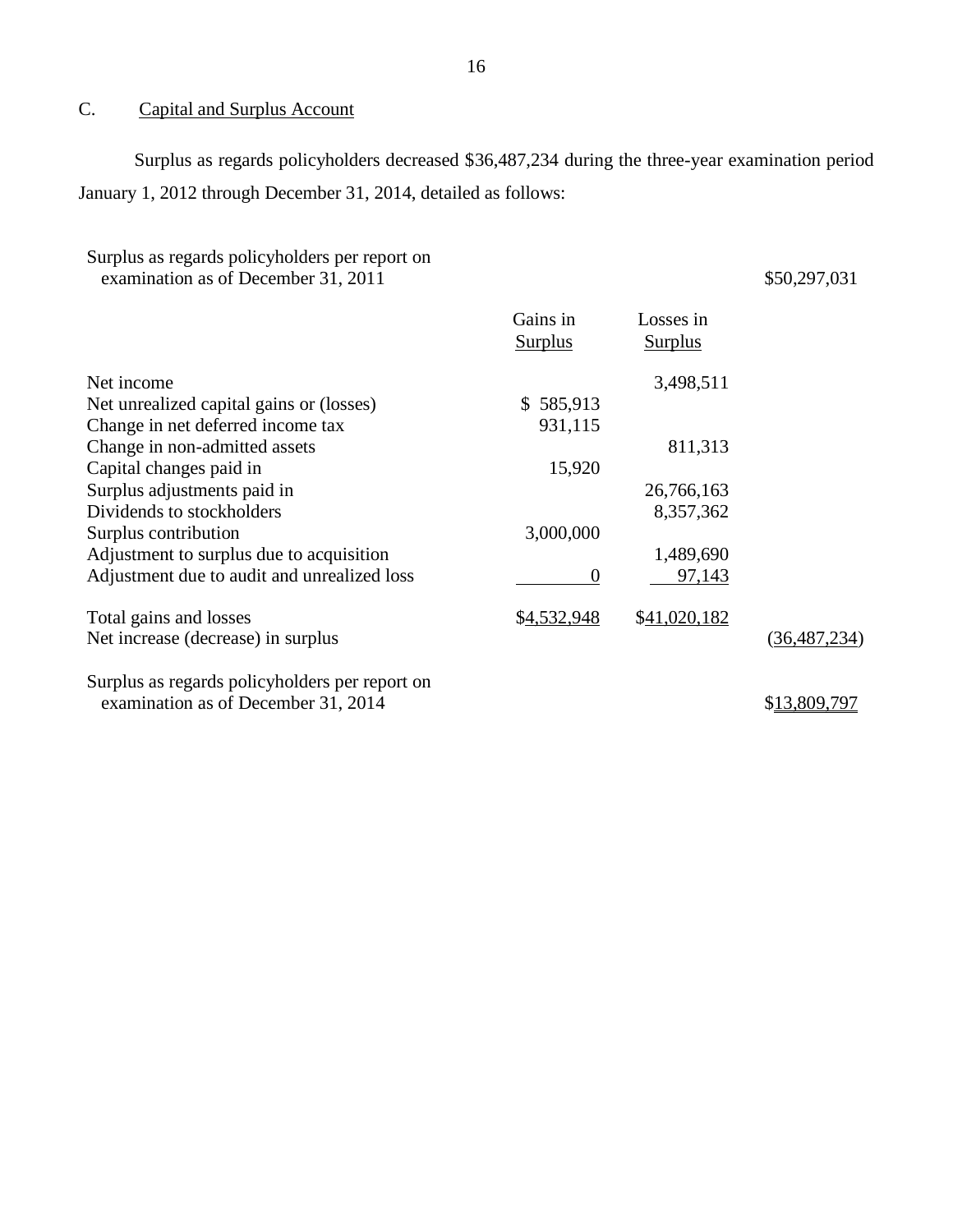#### **4. LOSSES AND LOSS ADJUSTMENT EXPENSES**

<span id="page-18-0"></span> Company as of December 31, 2014. The examination analysis of the Loss and loss adjustment expense reserves was conducted in accordance with generally accepted actuarial principles and statutory accounting principles, including the NAIC Accounting Practices & Procedures Manual, Statement of Statutory Accounting Principle No. 55. The examination liability for the captioned items of \$19,703,697 is the same as reported by the

#### 5. **SUBSEQUENT EVENTS**

<span id="page-18-1"></span> Following the Department's approval on December 14, 2015, the Company merged with its affiliate Maidstone Insurance Company (formerly known as AutoOne Select Insurance Company) with the Company being the surviving entity. The Company was renamed Maidstone Insurance Company after the merger.

 On April 21, 2016, the Department approved the acquisition of the Company's affiliate, Interboro Insurance Company, by United Insurance Holdings Corporation. As part of the stock purchase agreement, two novation and assumption agreements were entered into whereby the Company's homeowners insurance was assumed by Interboro Insurance Company, and the Company assumed Interboro's automobile insurance.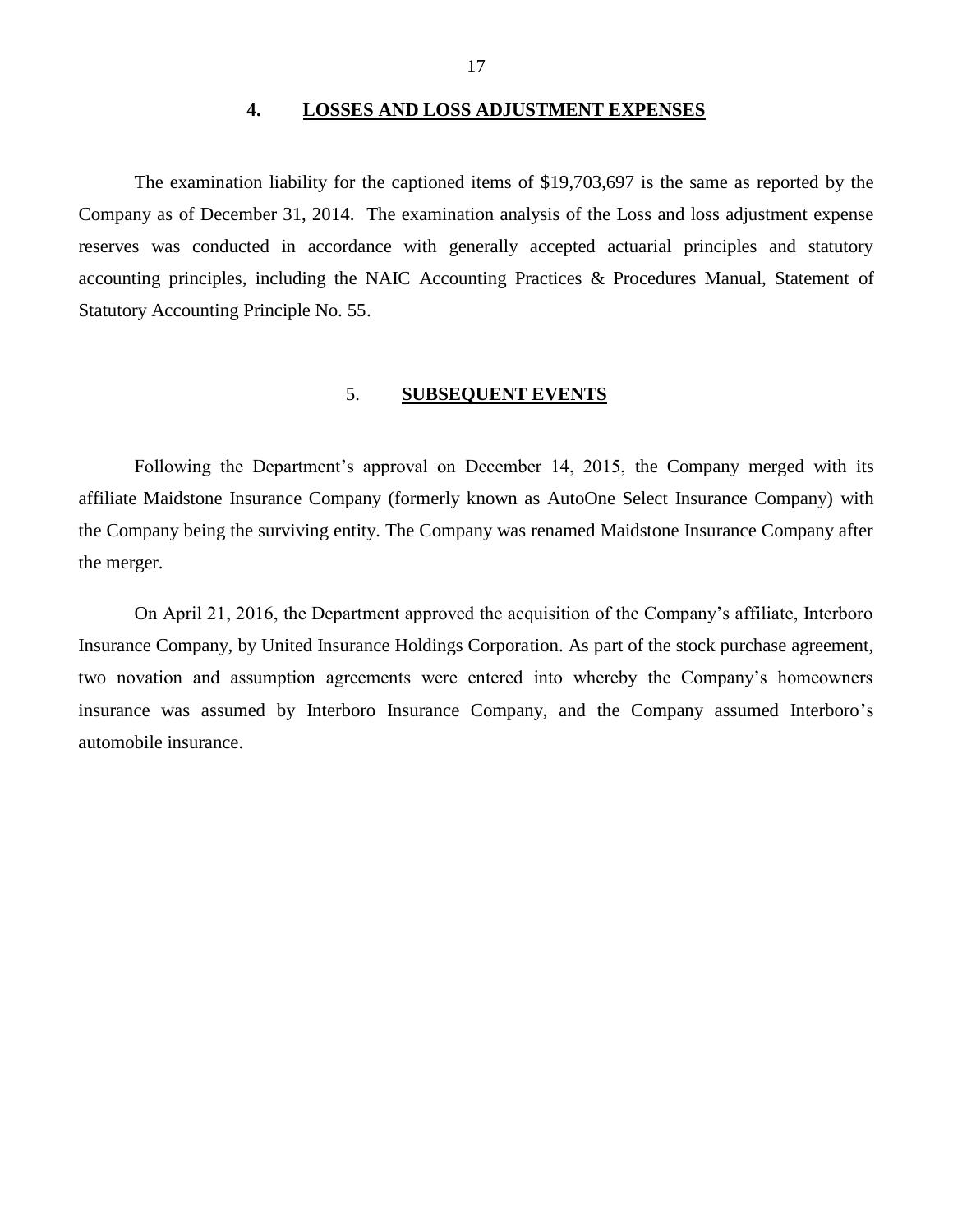## <span id="page-19-0"></span> **6. COMPLIANCE WITH PRIOR REPORT ON EXAMINATION**

 The prior report on examination contained one recommendation as follows (page numbers refer to the prior report):

## ITEM PAGE NO.

## A Management 5

 It is recommended that board members who are unable or unwilling to attend meetings consistently should resign or be replaced.

The Company has complied with this recommendation.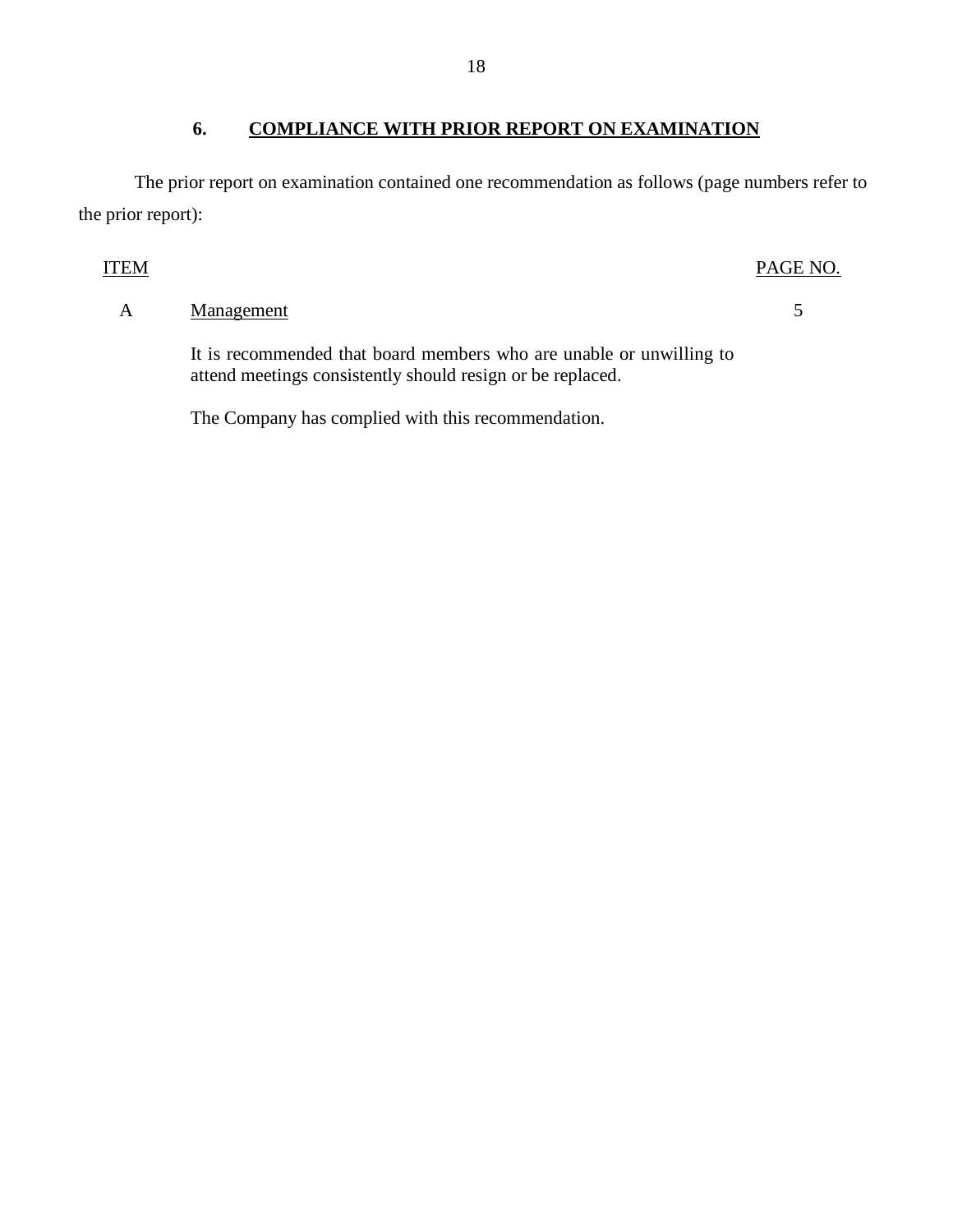## <span id="page-20-0"></span> **7. SUMMARY OF COMMENTS AND RECOMMENDATIONS**

## ITEM PAGE NO.

- A. Management
	- . It is recommended that the Company maintain minutes of its scheduled 5 Committee meetings as required by Article IV of its Amended and Restated By-Laws.

## B. Holding Company System

### **Settlement of Affiliated Transactions**

It is recommended that the Company comply with Section 4 of its Tax 10 Allocation Agreement in respect to timely settlements of its intercompany balances.

- ii. It is also recommended that the Company establish an escrow account for 11 its tax related matters pursuant to Section 5 of its Tax Allocation Agreement and Department Circular Letter No. 33 (1979).
- iii. It is recommended that the Company amend the Tax Allocation 11 Agreement to include AIM and submit such agreement to the Department in accordance with Section 1505(d) of the New York Insurance Law.
- C. Accounts and Records

## Classification of Loss Adjustment Expenses

 It is recommended that the Company properly classify salaries paid to [12](#page-13-1)  claims department employees as A&O expenses, in accordance with SSAP No. 55.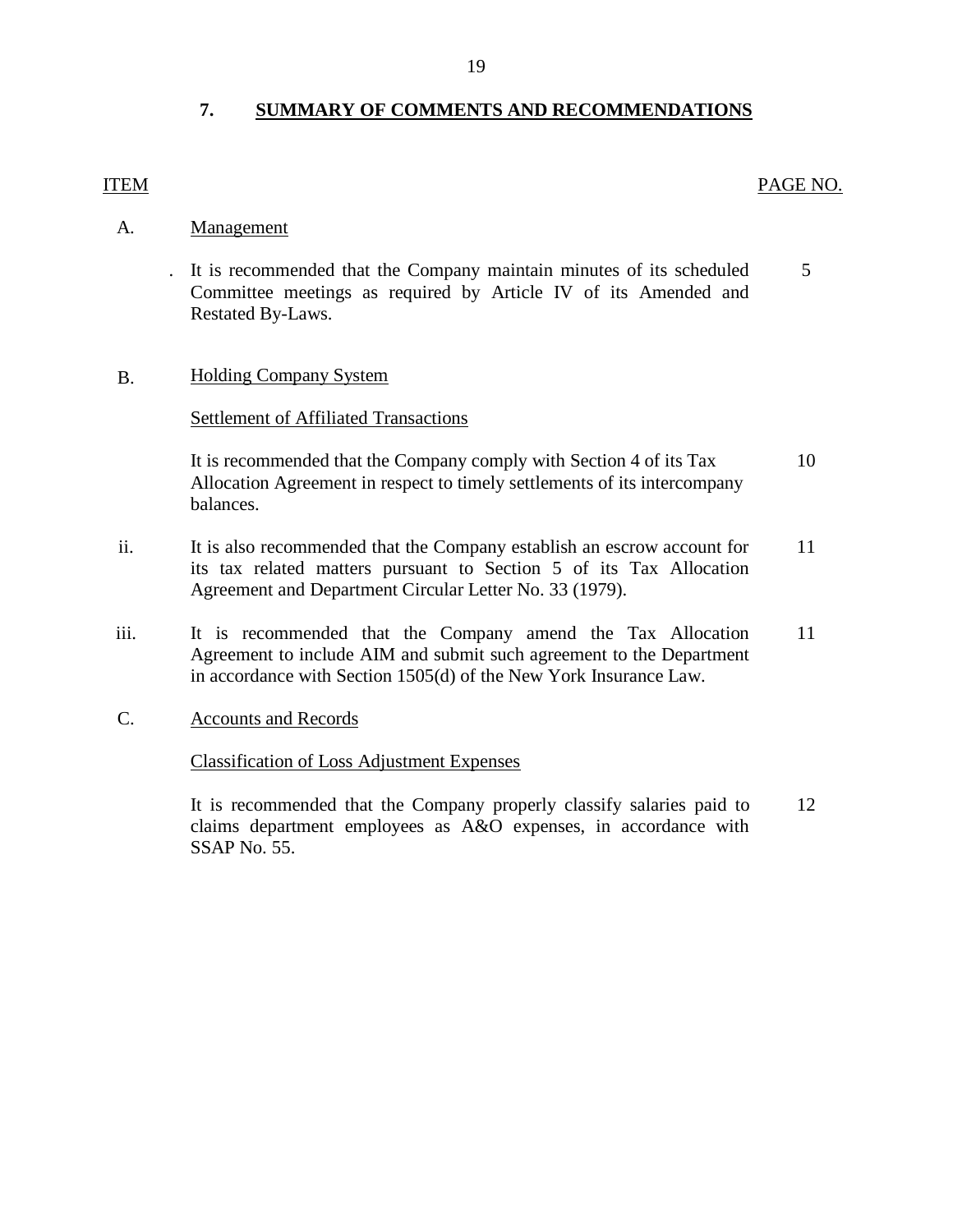Respectfully submitted,

 Associate Insurance Examiner Moses Egbon, CFE

## STATE OF NEW YORK ) COUNTY OF NEW YORK ) )ss:

MOSES EGBON, being duly sworn, deposes and says that the foregoing report, subscribed by him, is true to the best of his knowledge and belief.

Moses Egbon

Subscribed and sworn to before me

this  $\frac{day \text{ of } (x,y) \text{ of } (x,y) \text{ of } (x,y) \text{ of } (x,y) \text{ of } (x,y) \text{ of } (x,y)$